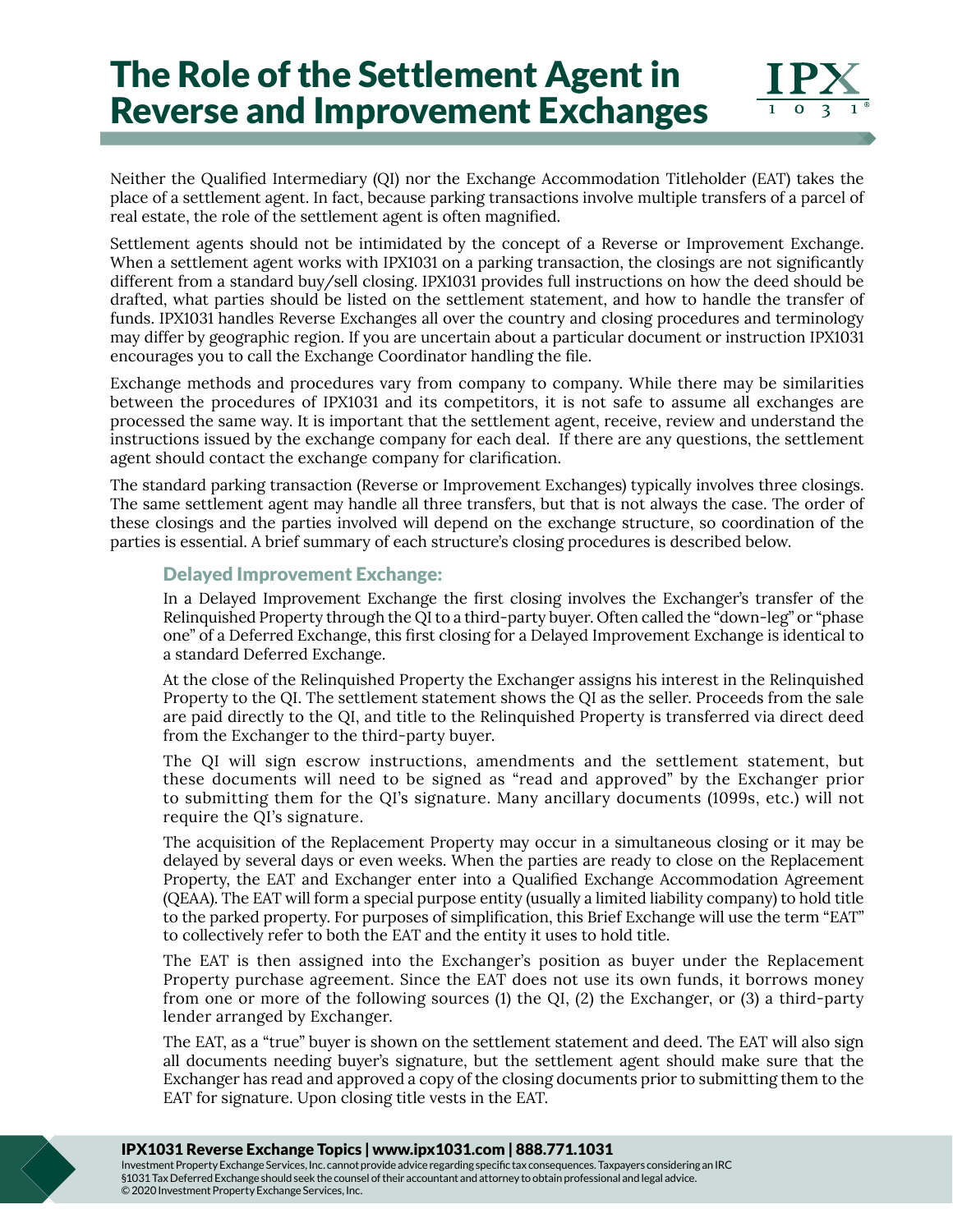## The Role of the Settlement Agent in Reverse and Improvement Exchanges (CONT.)

The settlement agent will generally not be involved in the exchange again until the EAT is ready to transfer the Replacement Property to the Exchanger. This transfer must occur within 180 days of the day the Relinquished Property was transferred to the buyer.

To conclude the exchange, the Exchanger will assign its rights to acquire the improved Replacement Property to the QI. QI will advance the purchase price to the settlement agent (this amount will be off-set by any credits for any funds previously advanced to EAT by QI to acquire or improve the Replacement Property). QI should be shown as the buyer as the qualified intermediary for Exchange. Title to the improved Replacement Property is transferred via direct deeding with title running from the EAT to the Exchanger.

#### Relinquished Property Parked Reverse Exchange:

The Relinquished Property Parked, or the "Exchange First" Reverse Exchange generally requires the most set-up time and coordination for settlement agents. This is essentially the first leg of a "Forward" Exchange. The EAT will acquire title to the Relinquished Property and hold it until the EAT can sell it to a third-party buyer. As with all Reverse Exchanges, the transaction is governed by a QEAA between the Exchanger and EAT.

The exchange is often structured as a simultaneous exchange in which there are two contemporaneous closings. In the first closing the EAT acquires the Relinquished Property from the Exchanger. The QI is assigned into the Exchanger's position as seller under the purchase and sale agreement with the EAT. The settlement statement shows the QI as the seller and the Eat as the buyer. The EAT will generally finance its acquisition of the Relinquished Property by (1) taking the property subject to any existing debt and (2) receiving a purchase money loan from Exchanger for the balance of the purchase price. The Exchanger will generally deposit those loan proceeds directly into the closing for the EAT's benefit. The deed will be drawn transferring the Relinquished Property from the Exchanger to the EAT.

The Replacement Property closing, the second of the two closings, is completed as any standard deferred exchange "up-leg". The QI is assigned into the purchase contract and shows on the settlement statement as the buyer. The QI uses the proceeds from the Relinquished Property sale and has the Replacement Property deeded from seller directly to Exchanger.

With the Exchanger's disposition of the Relinquished Property and acquisition of the Replacement Property the exchange is technically completed under IRC Section 1031, even though the Relinquished Property has not been sold to a third-party buyer. This is why some refer to this exchange structure as the "exchange first" method.

The EAT will continue to hold the Relinquished Property until the Exchanger can locate a buyer. The EAT will execute the contract that the Exchanger has negotiated with the buyer. At closing, the EAT will instruct the settlement agent to disburse its proceeds to first pay-off any third-party financing taken "subject-to" and then to pay-off the purchase money loan from the Exchanger.

If the proceeds are not sufficient to satisfy both debt obligations the Exchanger will accept less than full pay-off for its loan. If the proceeds from the sale are more than the combined pay-offs the Exchanger and the settlement agent should discuss options with IPX1031, as any excess funds may be classified as "boot" by the IRS.

Although the Exchanger is not a party to this escrow IPX1031 will require that they sign any documents to be signed by the EAT as read and approved before closing. This ensures that the Exchanger is aware of all costs and terms of the closing.

IPX1031 Reverse Exchange Topics | www.ipx1031.com | 888.771.1031

Investment Property Exchange Services, Inc. cannot provide advice regarding specific tax consequences. Taxpayers considering an IRC §1031 Tax Deferred Exchange should seek the counsel of their accountant and attorney to obtain professional and legal advice. © 2020 Investment Property Exchange Services, Inc.